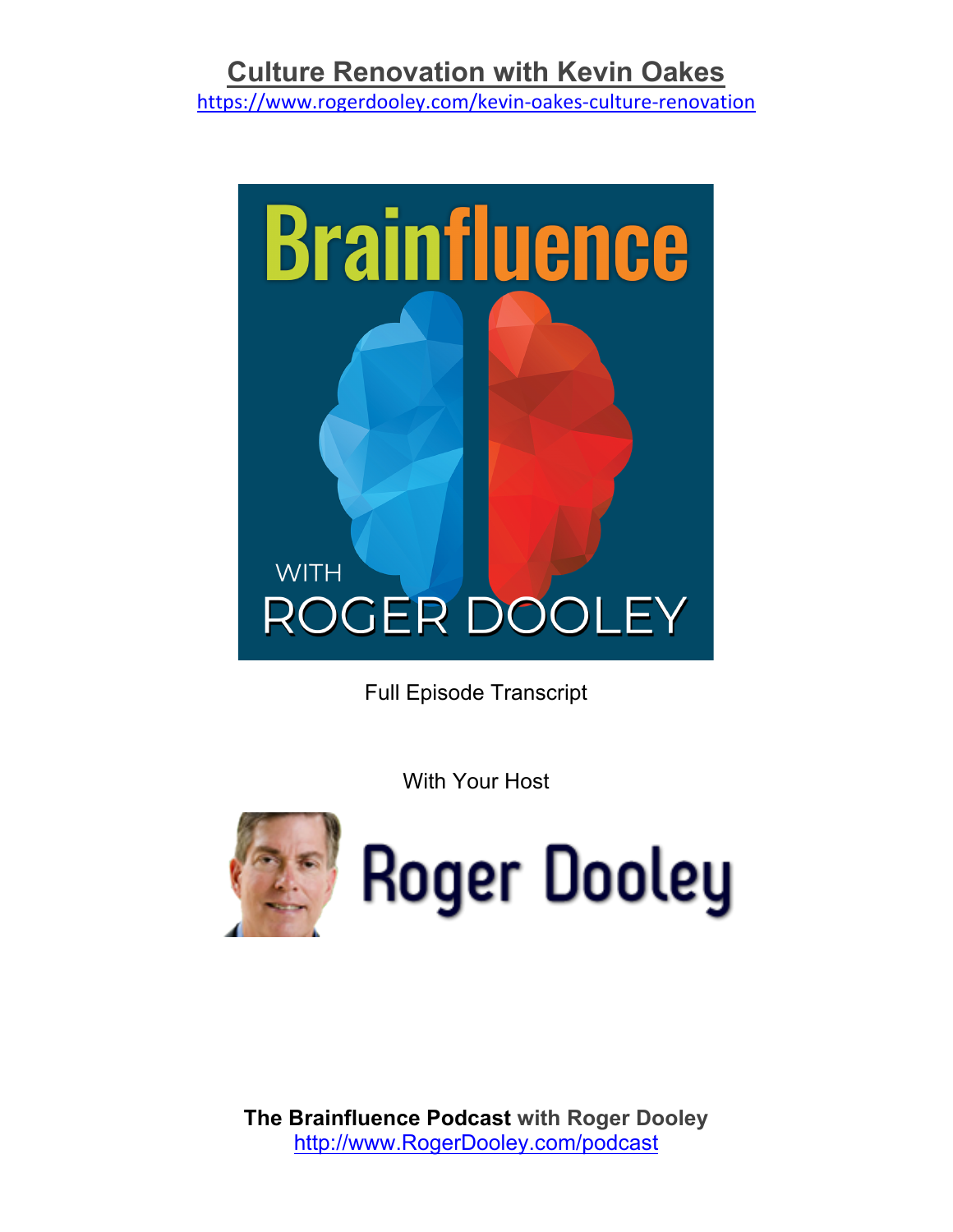https://www.rogerdooley.com/kevin-oakes-culture-renovation

Welcome to Brainfluence, where author and international keynote speaker Roger Dooley has weekly conversations with thought leaders and world class experts. Every episode shows you how to improve your business with advice based on science or data.

Roger's new book, *Friction,* is published by McGraw Hill and is now available at Amazon, Barnes & Noble, and bookstores everywhere. Dr Robert Cialdini described the book as, "Blinding insight," and Nobel winner Dr. Richard Claimer said, "Reading Friction will arm any manager with a mental can of WD40."

To learn more, go to RogerDooley.com/Friction, or just visit the book seller of your choice.

Now, here's Roger.

Roger Dooley: Welcome to Brainfluence. I'm Roger Dooley.

I'm delighted to welcome a fellow McGraw-Hill author to the show. Kevin Oakes is the CEO and co-founder of i4cp a top research firm that discovers the people practices of high-performance organizations. Previously, Kevin was CEO of the first company created by Microsoft co-founder Paul Allen, as well as president of SumTotal Systems. One of the world's largest providers of talented learning solutions. His new book is Culture Renovation: 18 Leadership Actions to Build an Unshakeable Company. Welcome to the show, Kevin.

Kevin Oakes: Hey, thanks for having me Roger. Glad to be here.

**The Brainfluence Podcast with Roger Dooley** http://www.RogerDooley.com/podcast Roger Dooley: So Kevin, you were in the online learning space way before it was cool. Last year, suddenly it seems like all learning went online. Is this changed the tools and the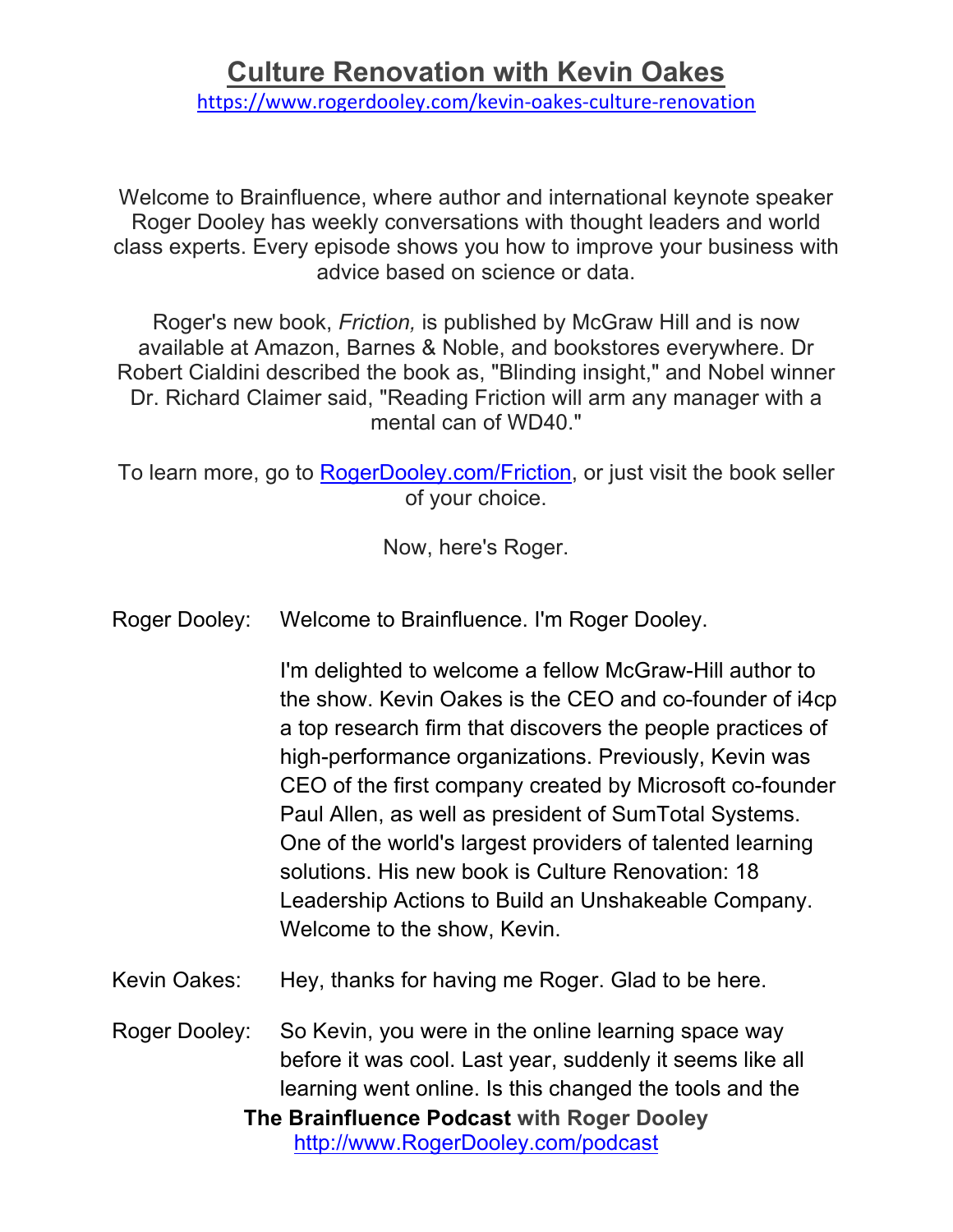https://www.rogerdooley.com/kevin-oakes-culture-renovation

methods in a big way, or what do you see this as a stateof-the-art in that space?

Kevin Oakes: Yeah, it's funny you bring that up. I was just talking about this with somebody else. Yeah, I got into online learning back, well, before the CD rom was even invented Roger, before we were using the internet. So we were doing elearning back then through other methods, but so it's been fun to see the whole online learning community blossom over that time, but it has really blossomed during the pandemic. And one of the biggest changes I've seen, I've always been a big advocate of user-generated content within corporations, for whatever reason, companies haven't adopted that as widely as I expected and I've been talking about it for close to 20 years, until now. And so now you're seeing companies really adopt that user-generated format and allowing employees to create their own online learning inside of organizations. But certainly as a whole, online learning has blossomed during the pandemic for obvious reasons. It's good to see it's a area of the space that I devoted a lot of my life to and I've got a lot of friends in that space.

- Roger Dooley: Yeah. So i4cp Kevin is built as a research company. In practical terms, what does that mean?
- Kevin Oakes: We're doing more HR research than anyone on the planet. And all of our research is focused on the people practices within the organizations, that correlate to bottom line business impact, and we call that high-performance. And so in every research study we do, we look at what are high performing organizations as measured by revenue growth, profitability, market share, what are they doing differently with their people versus low performing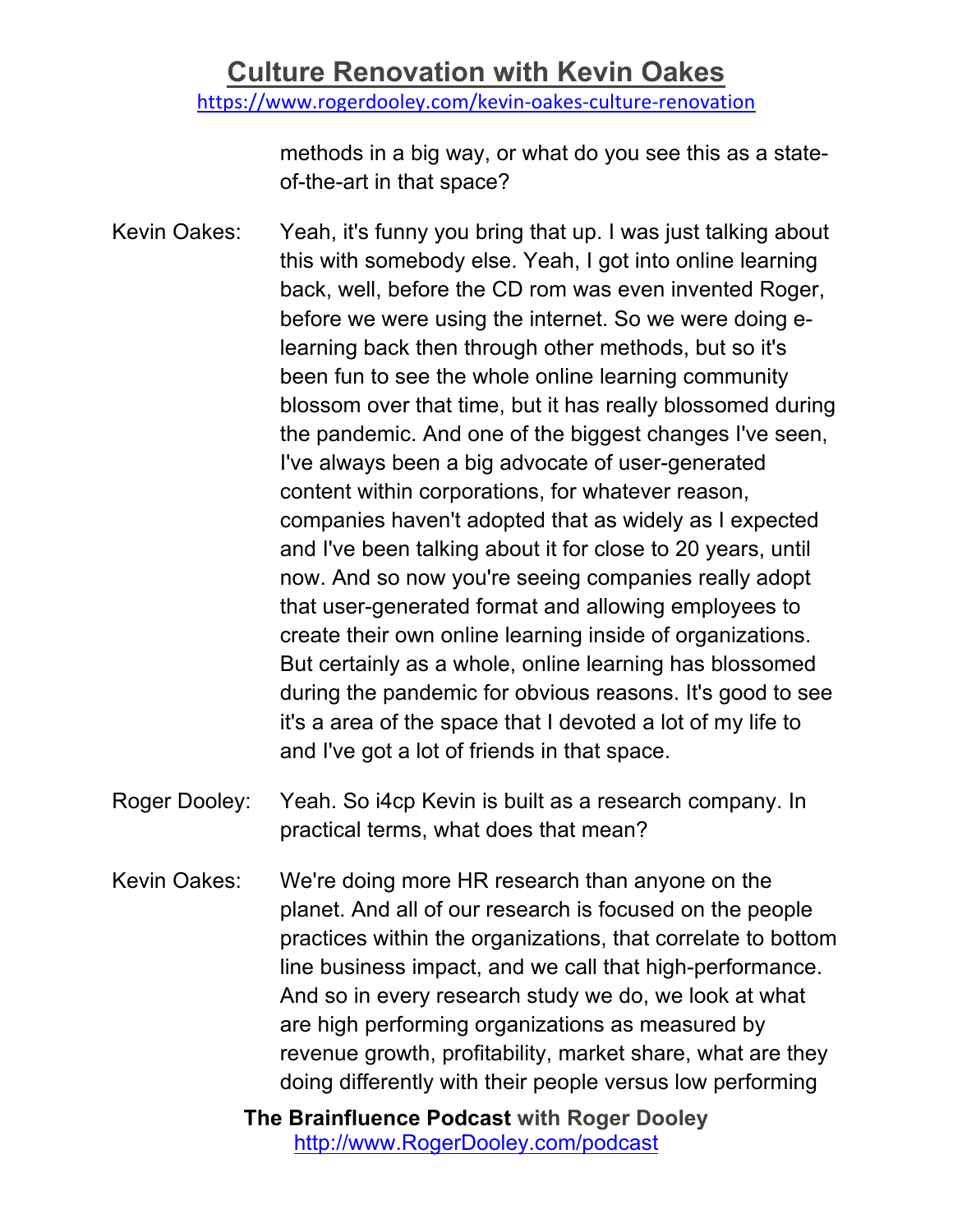https://www.rogerdooley.com/kevin-oakes-culture-renovation

organizations. And there's almost always a market difference when we do that bifurcation. And when we look at high performance organizations, what my team really focuses on are not only best practices across those companies, but we try to uncover next practices.

And next practices is a term we use a lot inside my organization. It refers to specific practices where we can see it makes a real impact inside the organization, but not a lot of companies have widely adopted it across the board. And so we've flagged that for our membership as a practice, to keep your eye out for, to learn more about, and really try to highlight those companies that are implementing that next practice. So across the board, Roger, we're just looking at all aspects of HR or human capital.

- Roger Dooley: So what are you finding lately? What are some of the really key, exciting differences that you've discovered?
- Kevin Oakes: You know what's been very interesting during the pandemic is that HR is front and center in most organizations. And it's been said by several that back in the 2008, 2009 financial crisis, a great CFO really could make the difference between whether a company survived that or not. Today, it's all focused on a great CHRO or Head of HR.
- Roger Dooley: Mm-hmm (affirmative).

Kevin Oakes: And that head of HR position has really been thrust into the limelight and more and more organizations are recognizing how strategic the HR function is inside their company. So from a perspective of looking at what's new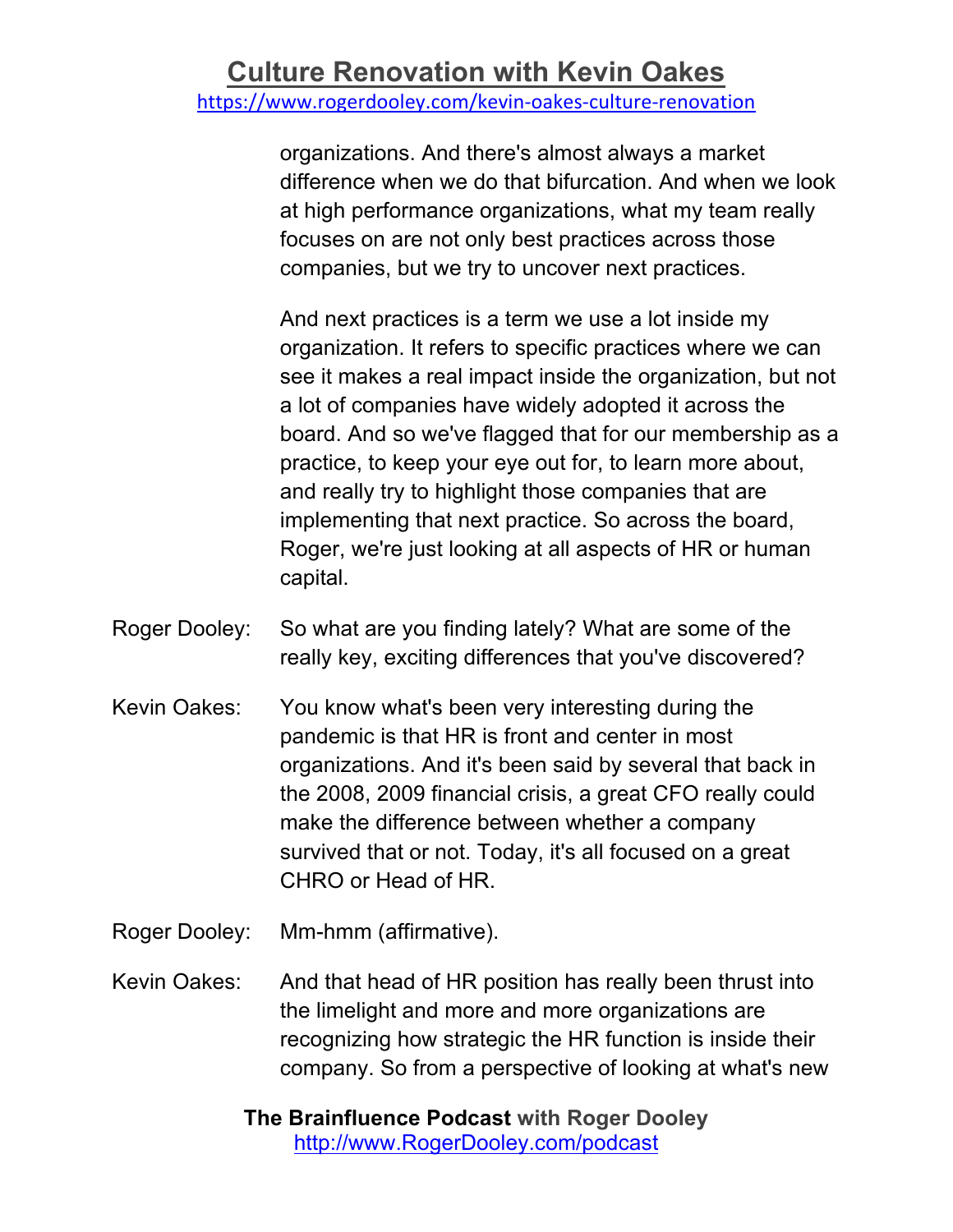https://www.rogerdooley.com/kevin-oakes-culture-renovation

and exciting and different, what's most exciting to me, is that strategic alignment by the HR function. But also I think companies have become much more empathetic during the pandemic than they were before. I've heard this from many employees that they have seen their leadership in a different light.

In many ways, they've been introduced into the personal lives of their leaders, but also of their coworkers. And we're jettisoned into people's houses every day through Zoom and Teams and other channels. And so we now know what their living room or their kitchen looks like and see the kids in the background.

- Roger Dooley: What kind of dog they have.
- Kevin Oakes: Yeah what kind of pets they have, and it's given people a new appreciation for their coworkers. There's no such thing anymore as a business persona. And just your overall persona now. Everybody's seeing the whole person these days and I've heard from many that it's giving them a different perspective in general. And I think that's positive. I hope that continues after the pandemic.
- Roger Dooley: Mm-hmm (affirmative). Yeah. I think I've observed in different way, obviously the new, but some of that change thinking and some companies were very people oriented all along and I think they were able to deal with pandemic issues more readily than those companies that were not particularly people oriented. One company that comes to mind as being a little bit of a sort of bifurcation, Amazon has always been very customer focused and this is a big reason for their success. I mean, as a customer, I absolutely love their service and they are good to their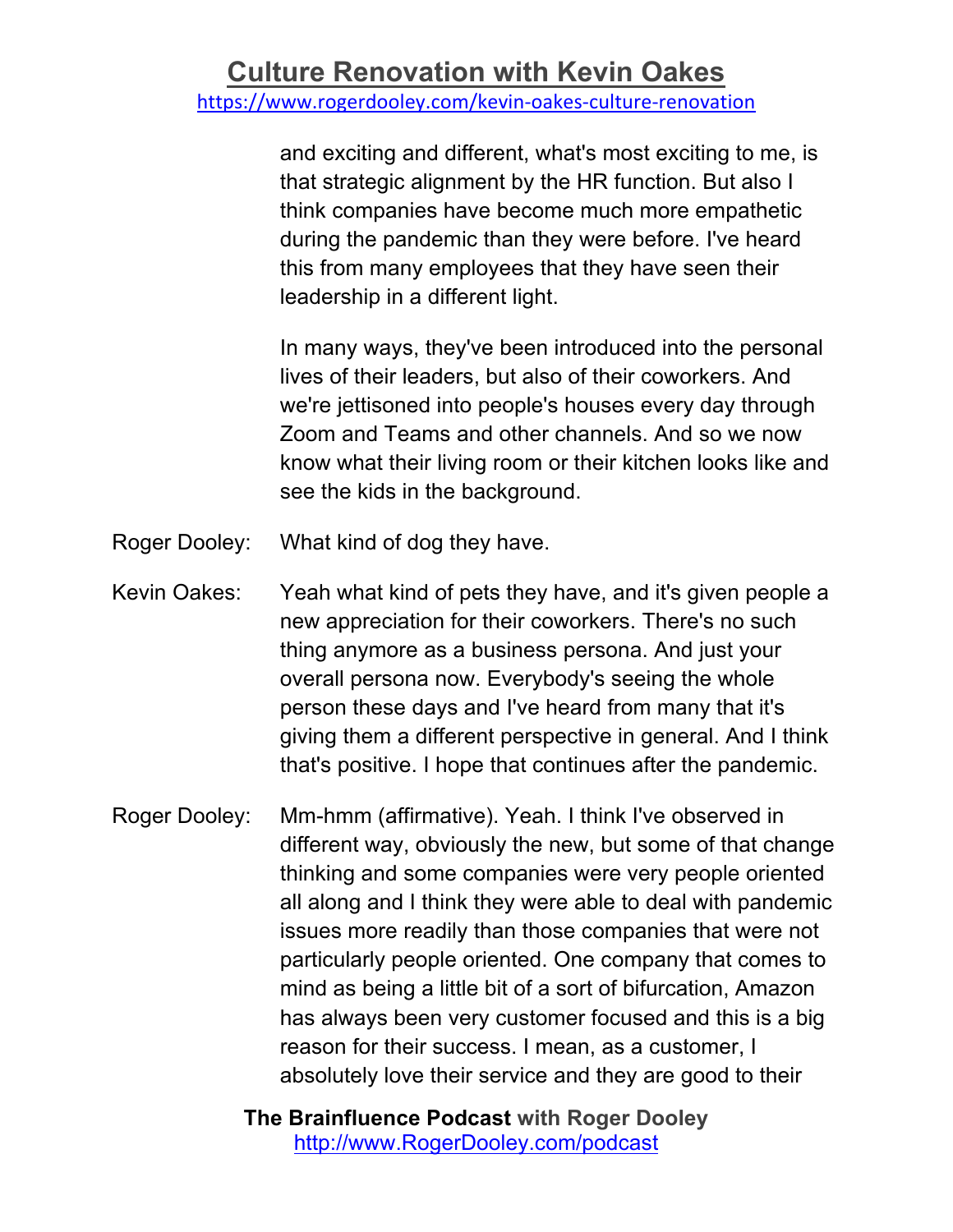employees. They've got great education benefits, and typically pay above average and a bunch of other good stuff. I'm not sure that they have that empathy connection for their people.

And that people, particularly those who aren't maybe in management or in some key technical position, but the folks in the warehouses and driving the trucks and such were more or less little cogs in the machine. And I think with the pandemic suddenly, they obviously had an increase of the number there. They had to keep people at work. And you were seeing a few sort of cracks in the wall where gee, these people are people and they are not necessarily responding like little cogs. So we've had some walkouts and such. And are they adapting to this well, do you think?

Kevin Oakes: Yeah. As we talk right now, I'm literally two miles away from Amazon's headquarters. And I have a lot of respect for that company. We do a lot of work with Amazon and I work with a lot of the HR leadership there. I actually even know Jeff Bezos a little bit, and he's a great guy. And I think just has a lot of compassion for the people and certainly for the business or businesses that they're in. But I marvel at Amazon because they have issues that most companies don't have. And so I think sometimes when we read about some of these issues, you've got to cut them a little bit of slack. They have grown at a scale that we've never seen before, in business. And they're now at a scale from a number of employee perspective that only a handful of companies even come close to.

> And so the issues that I think they have to wrestle with on a global basis, are far different than what most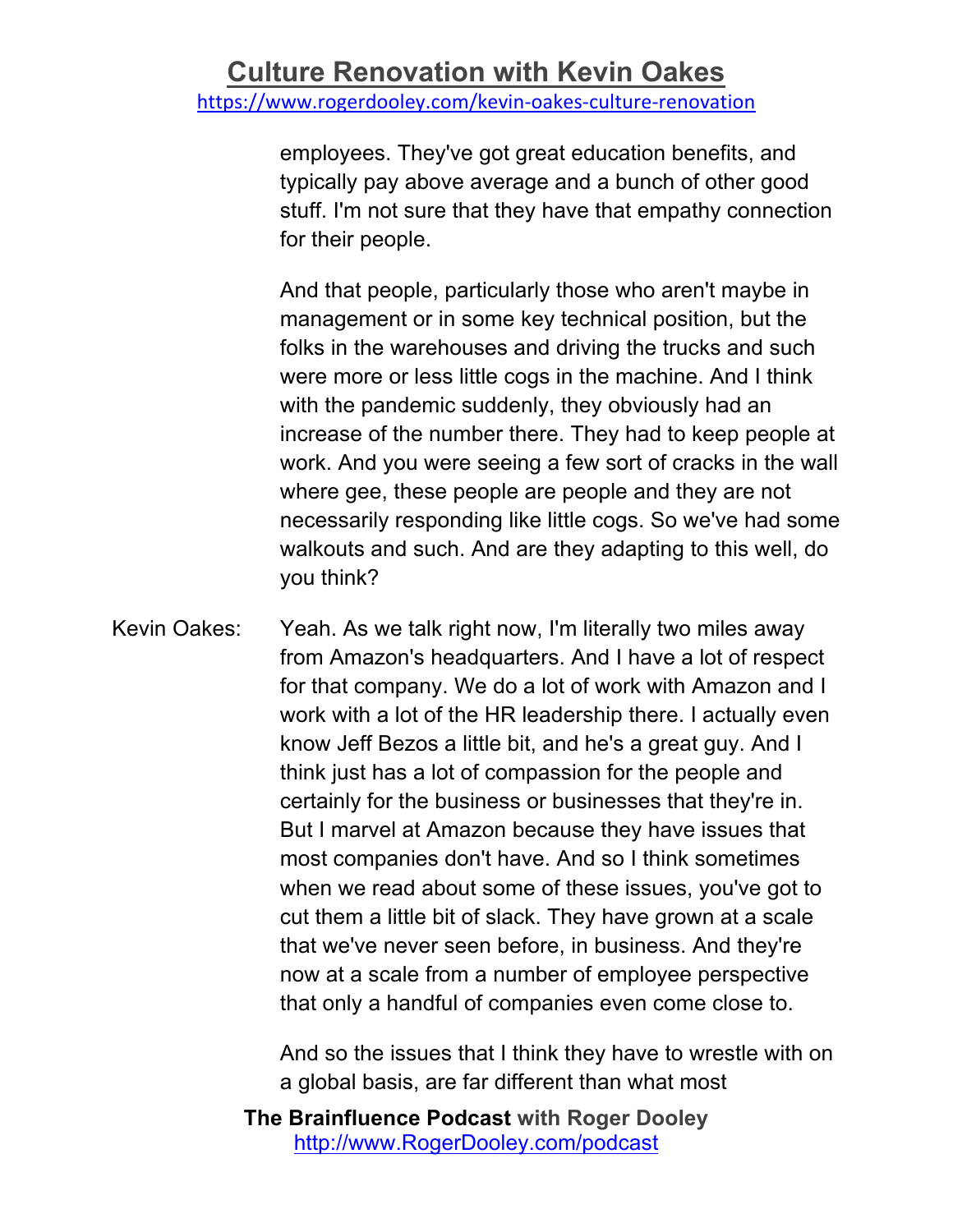https://www.rogerdooley.com/kevin-oakes-culture-renovation

executives, what most companies have to wrestle with. And I commend them for how well they have grown and scaled the organization and really continued with just fantastic customer service throughout. I do think that the pandemic has introduced obviously new challenges that the company has met quite well, but it's a company that's complex. And one that I think is, a lot of organizations will emulate over time because of what they've accomplished and really being a pioneer in what they've done.

- Roger Dooley: Yeah. I can't imagine any other scale up on the scale and speed of Amazon's other than something like mobilizing troops for World War Two, I mean, where you're suddenly pushing hundreds, thousands of people into roles that they weren't doing the week before. Yeah. It's pretty phenomenal, what they've done and I agree they're super impressive company. I use them a lot in many of my presentations and in my own book, Friction, they are front and center as friction reducers through customer experience and in other ways too. Kevin, your new book is about culture renovation. How do you define culture?
- Kevin Oakes: You know it's funny, I might be the first author on a book on culture that didn't define culture in the book itself. And I did that on-
- Roger Dooley: Leave your options open, that's what I say.
- Kevin Oakes: I did that on purpose Roger, because, I really felt like a lot of people understand culture and a lot of the definitions I see of culture get very fluffy, very aethereal. There are some definitions that we've used internally. And my cofounder Jay Jamrog and I've always like definitions that are simple around cultures, such as culture is what
	- **The Brainfluence Podcast with Roger Dooley** http://www.RogerDooley.com/podcast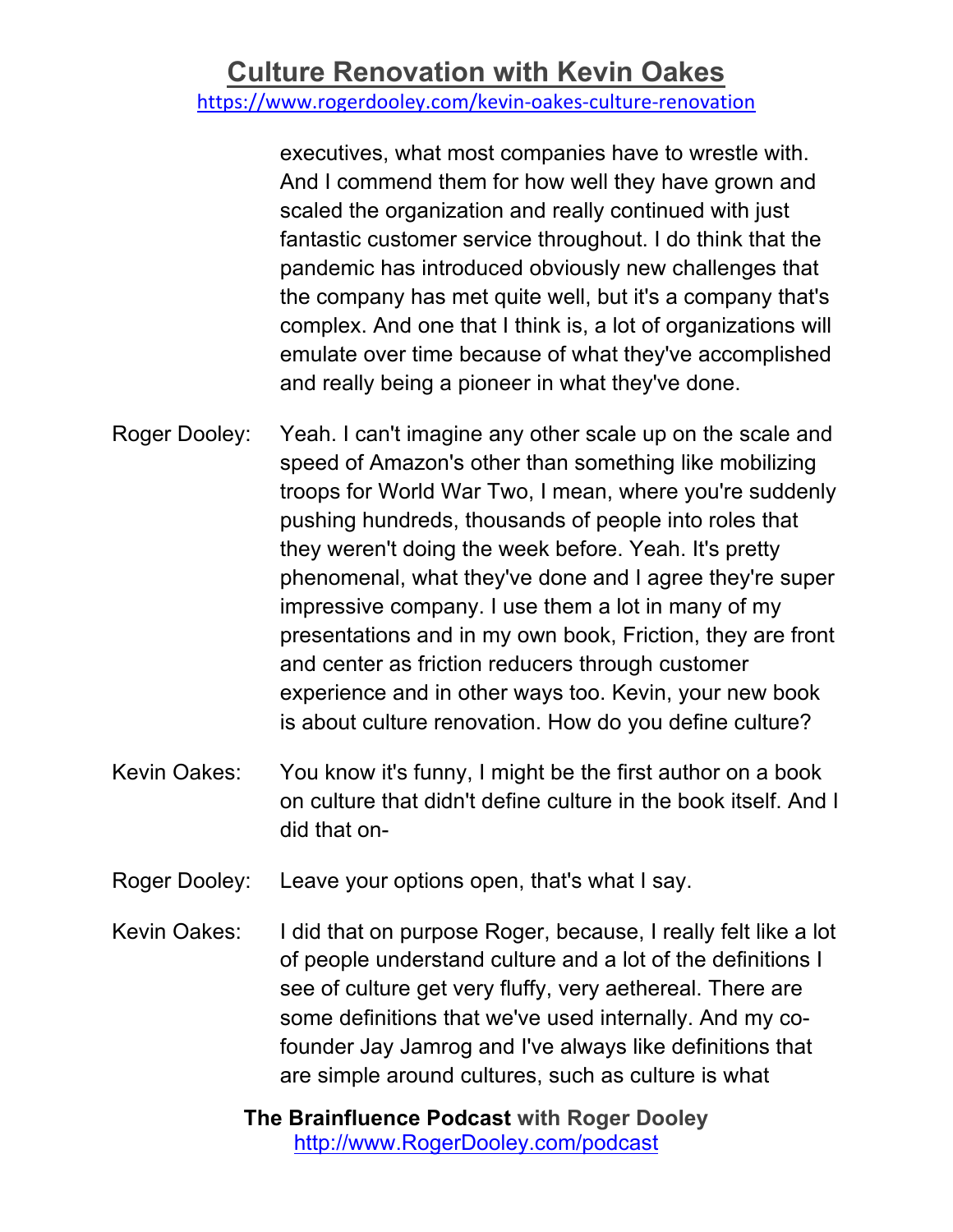happens when no one is looking, I think is a good one, but it's really about what is rewarded, what's condoned, what's penalised inside of an organization. And it's the norms of the organization itself.

But culture today has taken on, I think even new importance than it has in the past. There's no question in my mind, it's inextricably linked to financial performance and research bears this out, our research and many others, that if you have a healthy culture as an organization, generally solid financial performance follows. It's not the reverse, this isn't a chicken or the egg kind of thing that, once you have financial success, suddenly you have a great culture. It's not to say that that doesn't happen, but once in a while, but mostly what happens is organizations create a great culture and then have tremendous financial success.

- Roger Dooley: Okay. Kevin, how do you determine that? In other words, if you're plotting a culture against performance, how do you determine where somebody is on the culture scale? How do you assign this company has a good culture. This company has a great culture. This company's culture isn't very good.
- Kevin Oakes: It's actually relatively easy. And you do that through culture assessments. There's a variety of different ways to assess culture. And then you also measure culture and there's a variety of different ways to measure culture, but most companies are assessing their own culture and beginning to measure their culture and their progress and their cultures, a lot of times, because the board of directors is asking for this now, and they've gotten a lot of advice from the NACB and even the SEC has put in new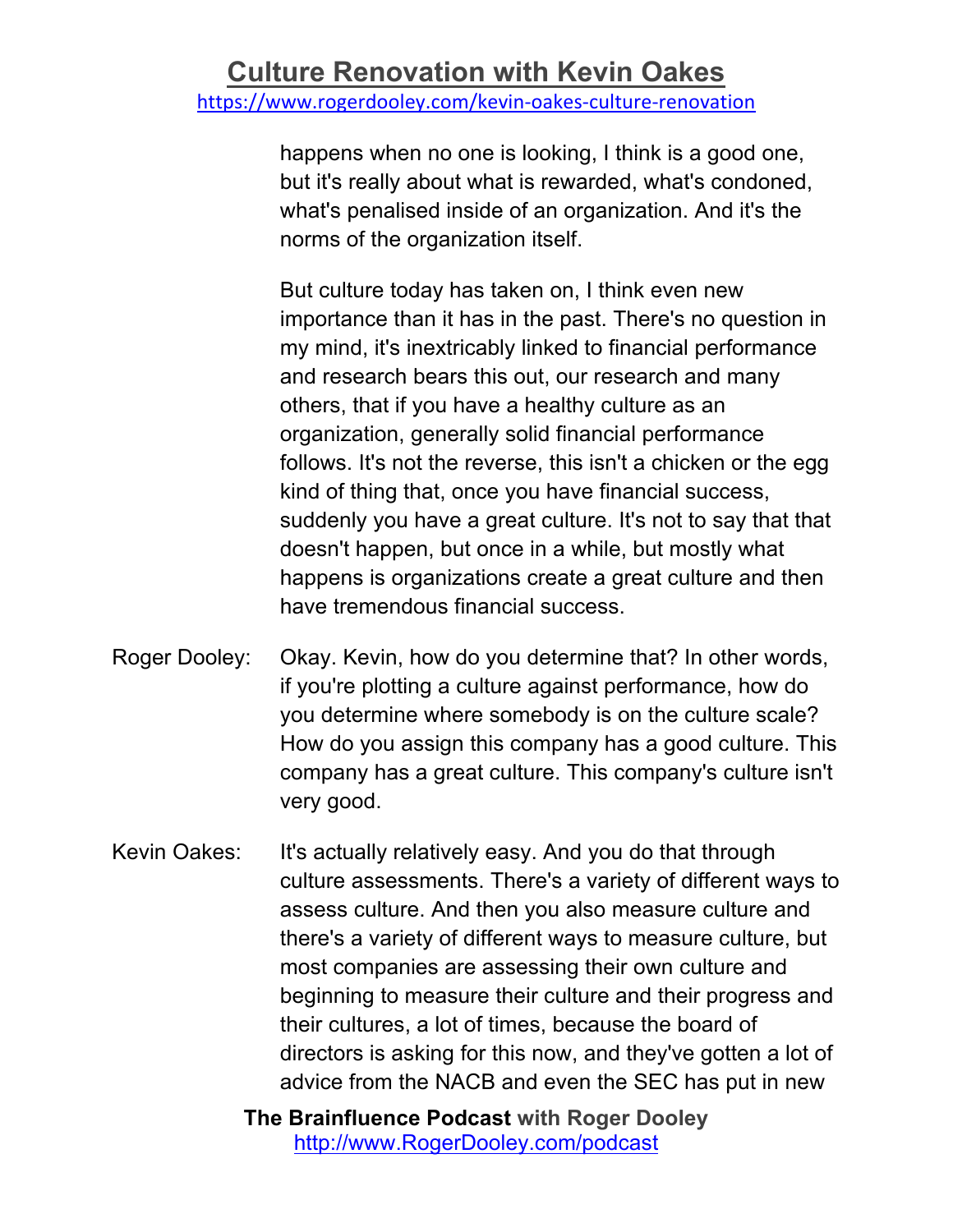https://www.rogerdooley.com/kevin-oakes-culture-renovation

regulations for public companies where they're looking for more human capital disclosures around organizations. And so boards are looking for more metrics around culture. But I point to Roger, just some great case studies, which the book outlines for sure. To me, one of the best is Microsoft, another Northwest company. You could very, very clearly see that when Satya Nadella came in as CEO and new leadership that surrounded him. The very first thing that Satya said in his first shareholder meeting was, "Culture is going to be the biggest predictor of our financial performance."

And he and his CHRO Kathleen Hogan and Joe Whittinghill and a few others set out to make some pretty market differences in the culture. At the time when Satya became CEO, there was a lot of concern around Microsoft. People were likening it to Sears and that Microsoft had lost its mojo. And it was not going to be an innovator going forward. Well, fast forward, not too many years, just three to five years and Satya turned Microsoft into the most valuable company in the world. And today I think it's number two behind Apple. They kind of go back and forth. And again, I live very close to the campus. I can see it on an everyday basis. Years ago when I used to talk to people there, there was a lot of infighting, there was a lot of complaining. Today there's a lot of just vision for the future, hope for the future. You know, the attitude has really turned around inside the organization and it's around some of the basic things that they put in place around their culture change and I document some of that in the book.

Roger Dooley: So what would an example be of a cultural change within Microsoft?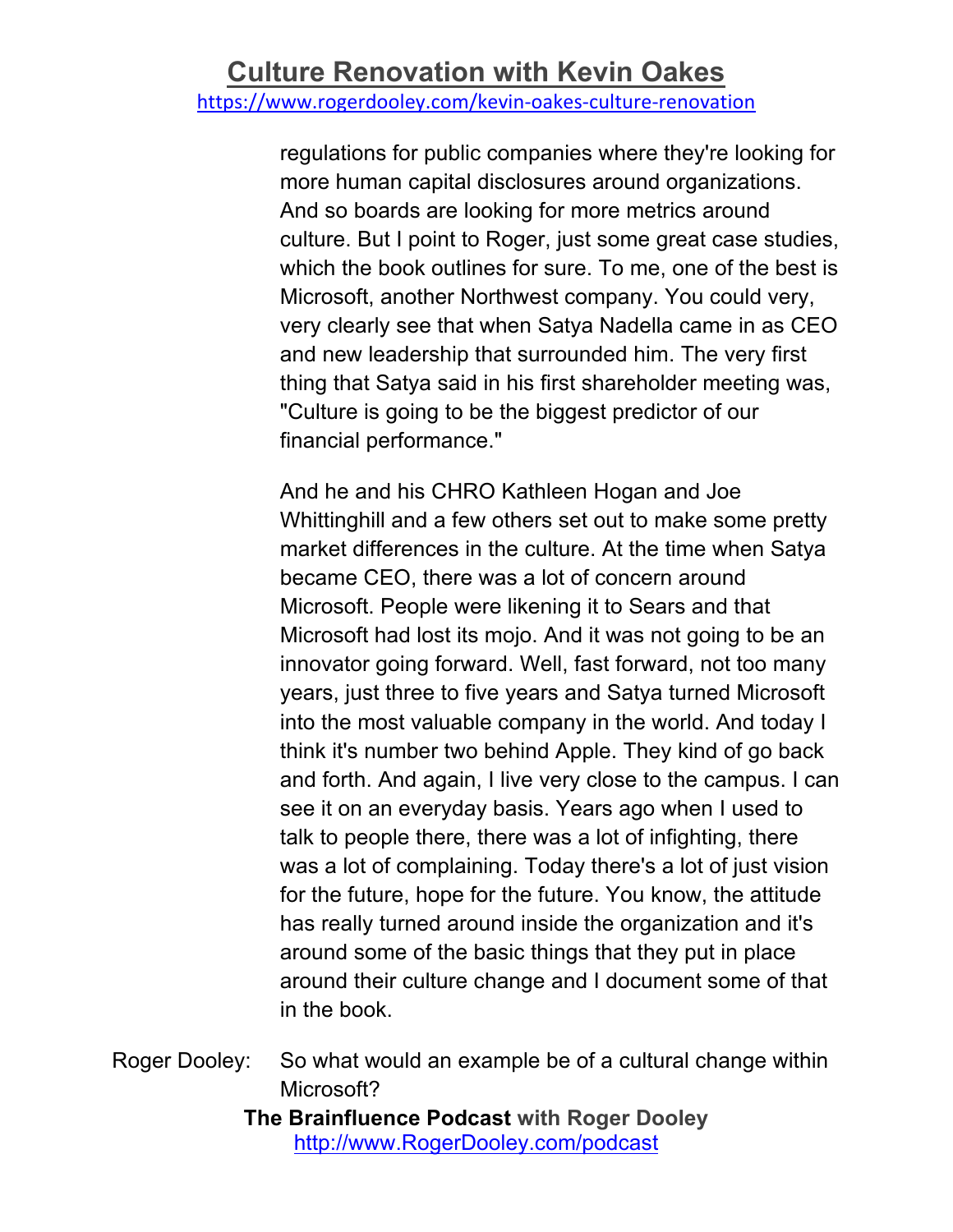https://www.rogerdooley.com/kevin-oakes-culture-renovation

Kevin Oakes: I think one of the biggest ones was around the concept of growth mindset, which they've gotten a lot of press around and accolades around. Previously, at Microsoft intellect and knowledge were very overvalued inside the company. And there was a theme of knowledge is power. If I possessed core unique knowledge, I was very powerful. And typically people use that to wield their power. Today, it's all about knowledge sharing is power. I really credit Satya for this. He talks a lot about, "I don't want a company of know-it-alls, I want a company of learn-it-alls." And that's what growth mindset at its heart is really about. It's about the concept that you can develop as a person. You can change as a person. Your capabilities and abilities are not just innate, they can be learned over time. And when you adopt that mindset, it changes your whole outlook on things. And that has really made a big difference at Microsoft.

> I'll give you one other example. They also used to have a performance management process that was called forest ranking or forest distribution, which numbered people in every division department, one through however many. Let's say it's one through 10, if you had 10 people in the group. So there was always somebody at the bottom and they often used that system to thin the bottom to take out some of those low performers. But if you think about what that sends, the kind of behavior that sends internally, if you and I were coworkers, Roger, my goal would be to beat you. And your goal would be to beat me, versus the two of us teaming up to go beat the competition, Apple and Google. And so they got rid of that right around the same time Satya came in as CEO and today, don't have any semblance of that of performance management. Its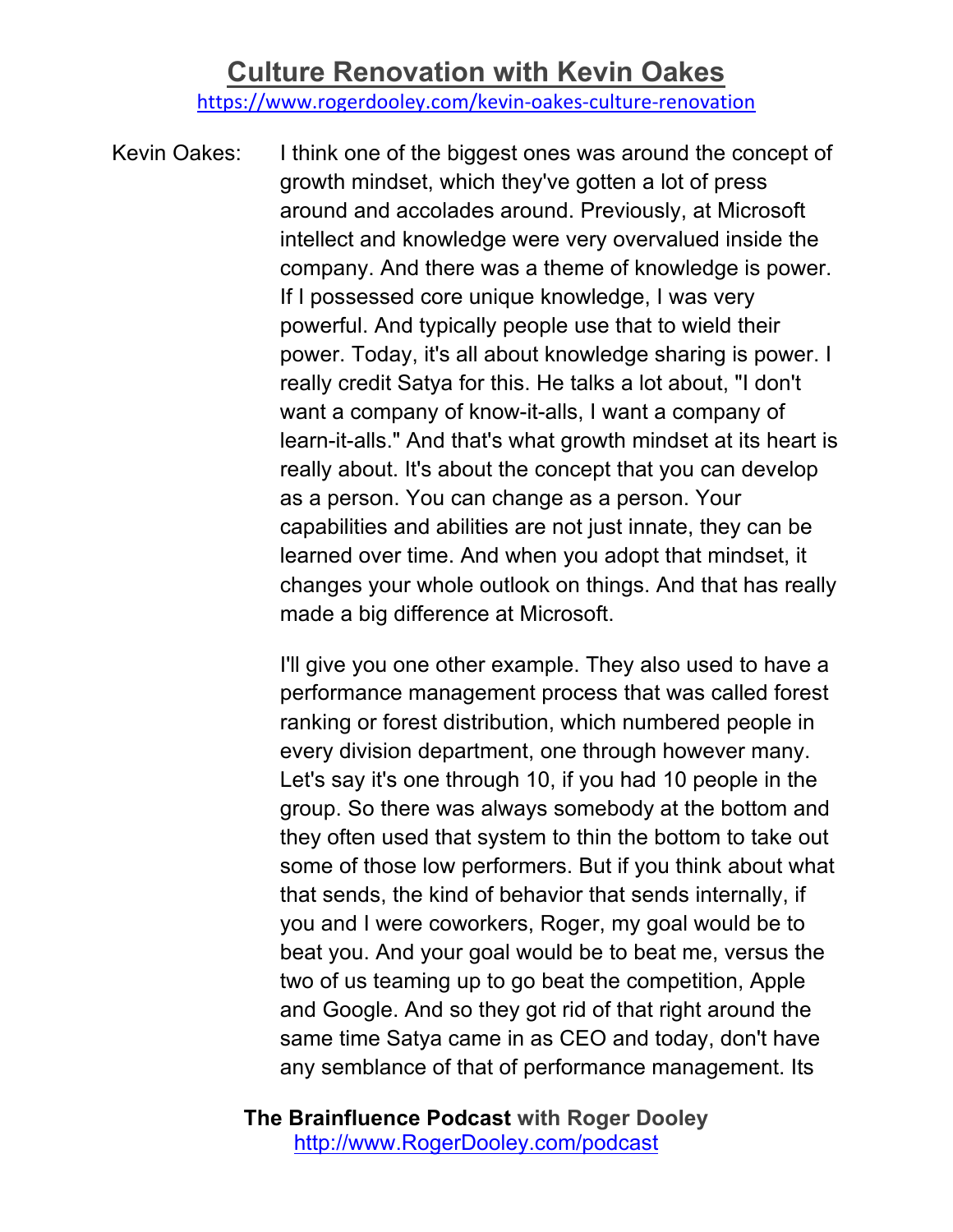https://www.rogerdooley.com/kevin-oakes-culture-renovation

really on the merits of the individual, but there's much more teamwork happening overall inside the company. And that's been a big part of their progress as well.

Roger Dooley: Yeah. Well, even GE found that in Jack Welch, I think finally admitted that the old forced ranking, rank and yank, whatever you want to call it, differentiation, really was not always a good thing. Just from what I've seen, if you go into a company where there's been no performance management at all, and there's a lot of dead wood and people were just sort of hanging around, that might be good for a year or two, but eventually after you get rid of the legitimate bottom 10%, who probably should not have been there in the first place, then it really becomes a negative thing and not a positive thing. And the questionable, even if it was a positive thing to begin with. Now Microsoft is an example where the CEO said, okay, we're going to change our culture. What happens, can an organization do this more from the bottom up or from, within a unit within their organization where the CEO isn't onboard, or does it really just have to start at the top every time?

**The Brainfluence Podcast with Roger Dooley** Kevin Oakes: Let me put it this way. It can happen grassroots, but it's very rare that that happens and actually works. Almost all the time and our research shows this, it has to emanate top down and the CEO has to be on board and the senior team has to be on board with the culture change efforts. Otherwise, it's unlikely that there's going to be a whole lot of progress. However, it's not just a CEO or a senior team only activity. One of the steps that we talk about... And I should back up. The book is all about a blueprint of how you change culture. And it's based on the research that we've done as well as the case studies. And so we came

http://www.RogerDooley.com/podcast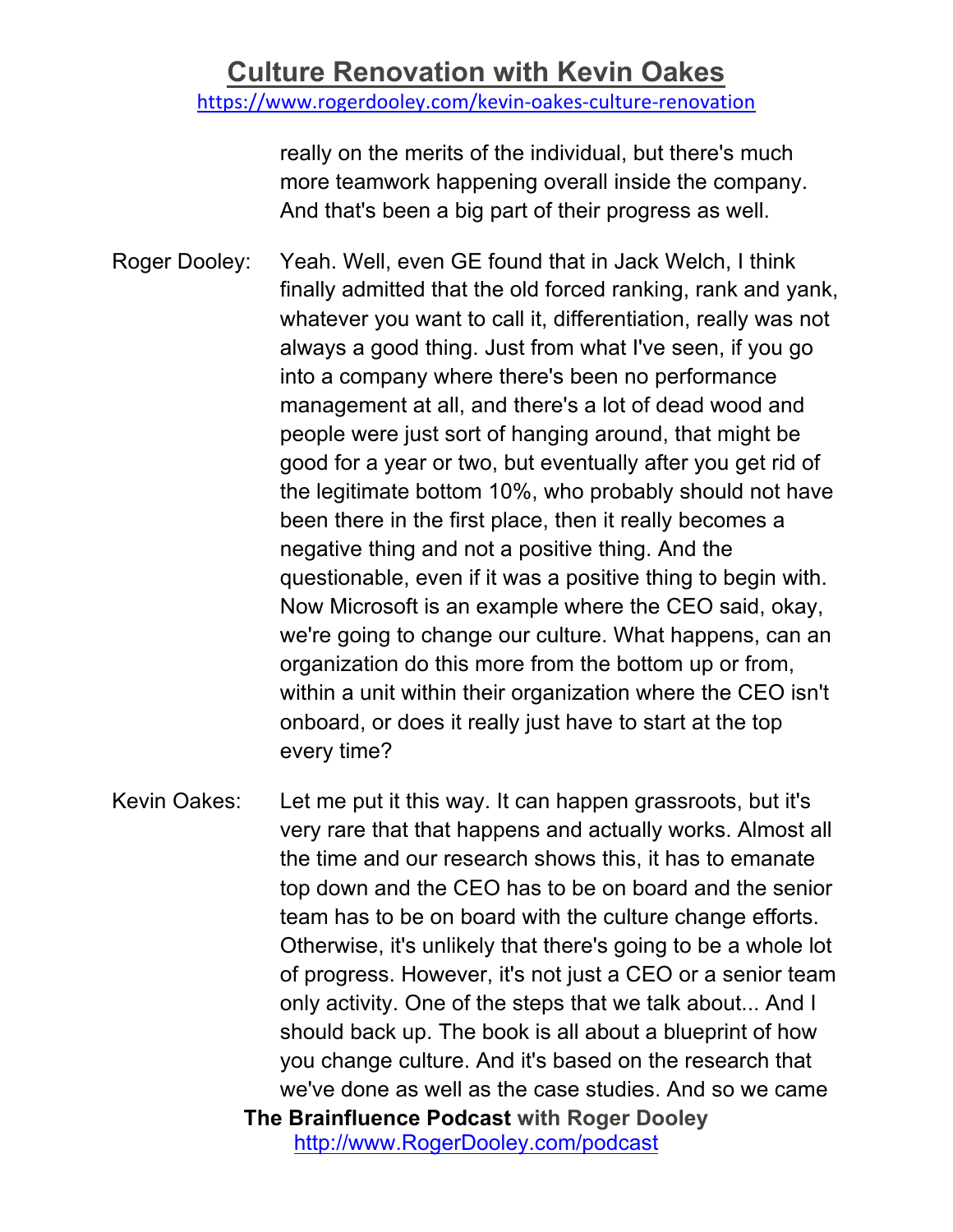up with 18 steps that you mentioned at the beginning, Roger, and we divvied those up under the renovation theme into three phases and it's plan, build and maintain.

And so one of the early steps is to make sure you have a co-creation mindset inside the organization. And what that means is, you need to enlist a number of people inside the organization to be on board with the culture change you want to see and be advocates for that culture change. We talk a lot about the concept of identifying influencers and energizers in the organization, because ultimately they're going to be your culture ambassadors. And we identify those people through a process called organizational network analysis. And this is a science that Rob Cross out of Babson College really is the father of and champion of it. It's all about trying to understand who does the workflow go through inside an organization and who are the true influencers and energizers in the company? Because if you ask senior management who those are, they will generally get it wrong.

A lot of times the biggest influencers are way down the hierarchy. They might be introverts, not extroverts. They're not so easily identified. And until you use a process of identifying them, you're not going to necessarily get all the right people, but you've encountered a lot of these people, Roger, in your day. You talk to somebody and you come away from a conversation just energized and excited and enthusiastic. And then there's other people you talk to suck the life out of you, if they're Darth Vader, you just come away very unenthused. And so the idea is to make sure you identify those right people, to put on what Microsoft called a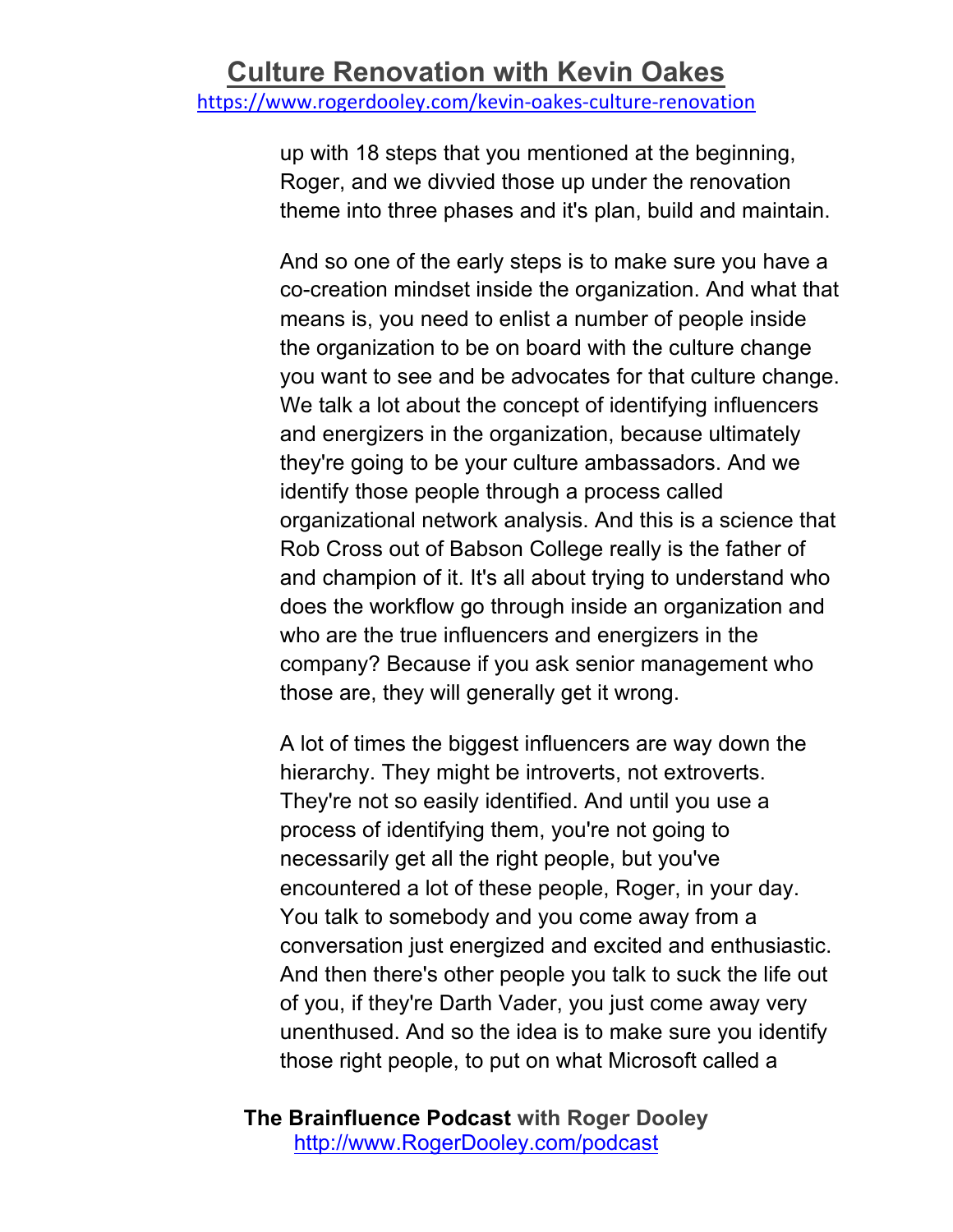https://www.rogerdooley.com/kevin-oakes-culture-renovation

culture cabinet. These are the cultural ambassadors that you want to enlist.

- Roger Dooley: Mm-hmm (affirmative). Yeah, I heard that co-creation is also a key part of Robert Cialdini's seventh principle, unity, which he talks about influence a more from a persuasion standpoint or influencing others to behave in a different way. And after 30 years of having six principles, he introduced number seven, unity. And one way to achieve that unity is co-creation. If somebody participates in creating your thing, they're much more likely to respect and use your thing than if they didn't. So yeah, that really syncs up nicely. Talk a little bit about agility. You mentioned that in the book and everybody wants agility. People talk about agile, this agile that, but explain what it means in your context, Kevin.
- **The Brainfluence Podcast with Roger Dooley** http://www.RogerDooley.com/podcast Kevin Oakes: Yeah, certainly this year we've witnessed how critical and important having organizational agility is, overall. We have done a bunch of research on how receptive to change organizations are. And it's very clear that if you have an organization where the workforce resist change, doesn't like change, looks at it as being an inconvenience, you're generally going to be working in a low performance organization. High performance organizations, they not only accept change and are used to it, but they look at it as an opportunity. They look at change that happens in the environment and their industries as a way for them to be better and be more competitive long-term. And there's something to even inducing change in organizations. And I talk about that in the book. There's evidence that the companies that constantly shake things up and are always introducing different changes to the organization, they tend to be the ones that are more agile and ready for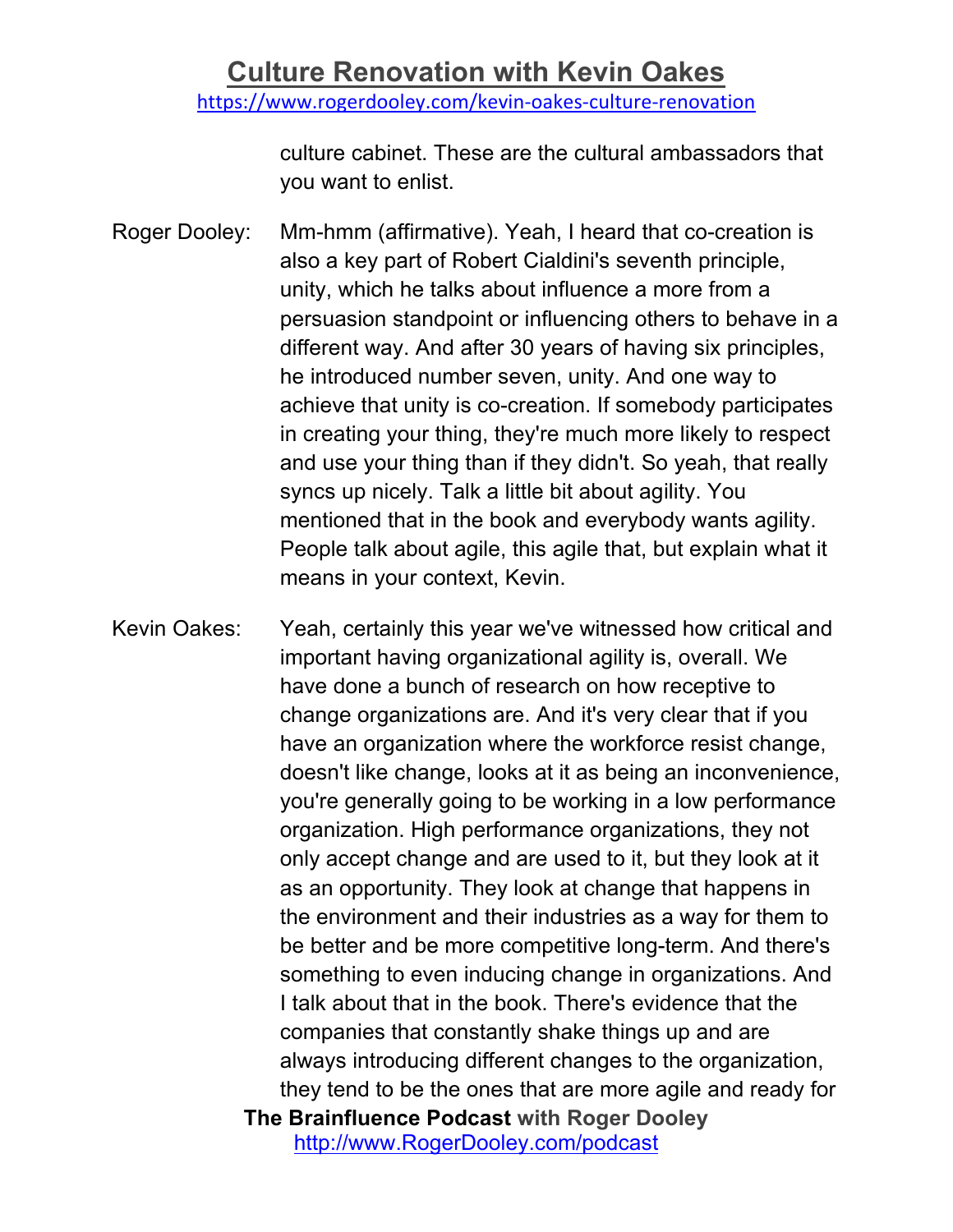when something like a pandemic comes along, that they never planned for expected or experienced before.

And so agility, I think, is a key aspect of a company being a high performance organization and being effective. And there's a number of things you can do to, I think, get the workforce ready to be agile longterm. And we've also published traits for leaders. If you want to have an agile workforce, you have to have agile leaders. And agile leaders are doing a number of things a little bit differently than leadership in the past and exacting different behaviors. And I think that's where you start, if you want to have an agile workforce.

Roger Dooley: Yeah. One of the things I've always wanted to do, Kevin, is bring couple of guests on the show with maybe slightly differing opinions. And you may have run across Safi Bahcall's book Loonshots and why big companies tend not to innovate. And he took the phrase that I'm sure you've heard of, it's attributed to Peter Drucker about culture eating strategy for breakfast. And changed that into a structure, eating culture for lunch. Now, it's kind of a false dichotomy, I think. His point is that often it is not culture that is the key determinant, it is the structure. If people's biggest rewards, getting promoted, getting raises, come from helping their boss, meet their boss's goals, then pretty much you get people who are good at execution, at optimizing, but you don't get people taking big risks. You don't say, "Okay, we're going to stick our neck out on this thing," because generally the benefits from doing so if you're successful, you probably got an attaboy may be a promotion.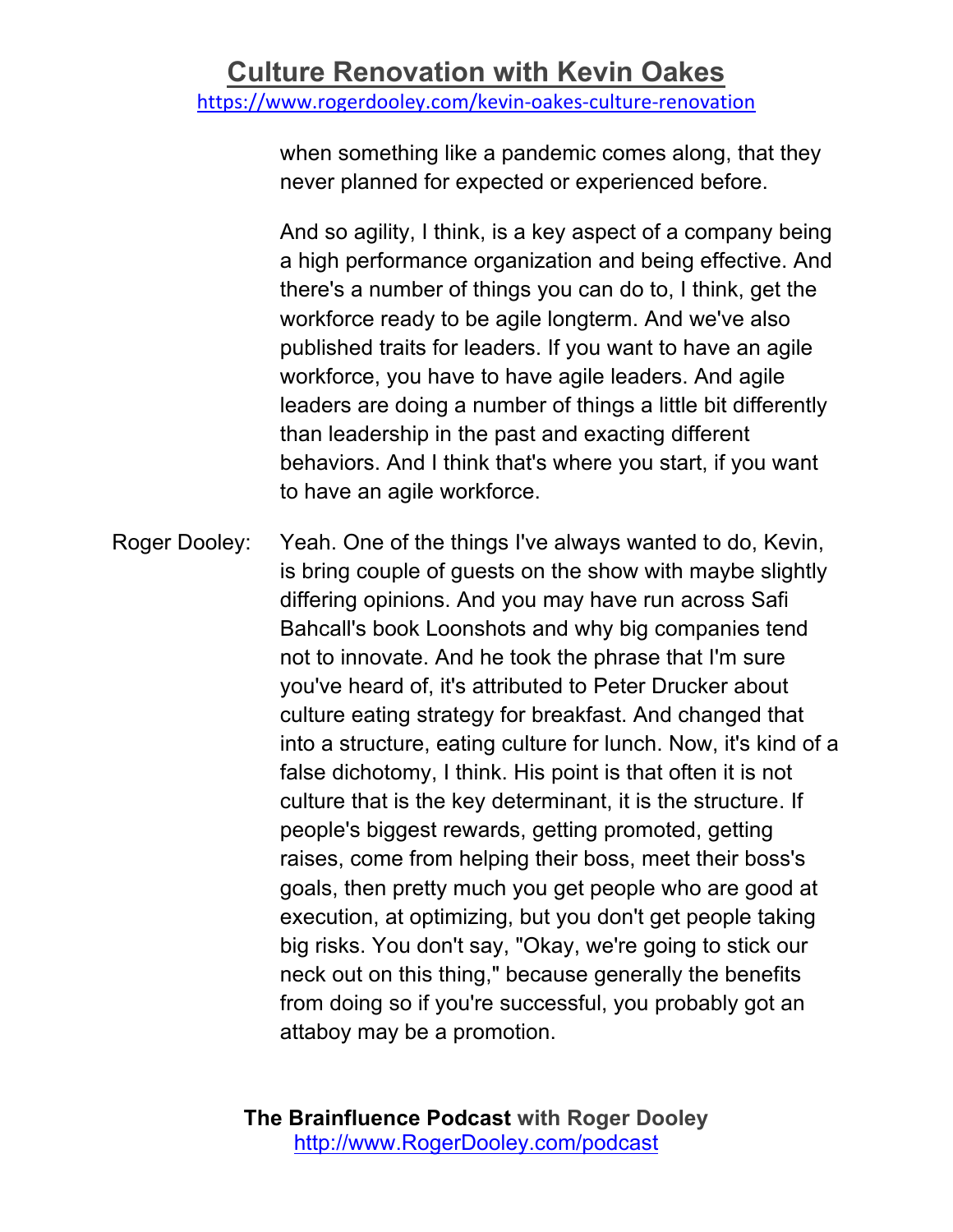https://www.rogerdooley.com/kevin-oakes-culture-renovation

The negative, if you fail, is that you may end up getting on somebody's list and not get promoted or even be out of the company. And that's not true in small organizations. Because in a startup, nobody's thinking about getting promoted. They're thinking about capturing market share, about being successful, but as big companies age, the structure changes. Now, I don't think there's a true dichotomy though, because the example that you gave Kevin of Microsoft, they changed their structure when they revised their, got rid of their ranking program for employees. And you mentioned a little bit earlier that what gets rewarded is part of culture. And again, that's not just culture that's structure too. So I'm just curious what your take on that is. How important is structure and what kind of structural changes do you see as being important to achieve the right culture?

- Kevin Oakes: Yeah. There's no question that structure and culture are linked, but I would argue that culture will be the overriding factor. And I'll give you examples of that. You've experienced companies, Roger, where mistakes are just punished inside the organization.
- Roger Dooley: Mm-hmm (affirmative).
- Kevin Oakes: And so there's no psychological safety. Everybody has a fear of failure. And as a result, innovation isn't happening. That is much more a factor of the culture inside the organization than it is the structure in the organization. I can have two organization structured exactly the same, but I'll tell you that the culture that has psychological safety is the one that's going to prevail and the company that's going to succeed. I do think that there's a lot of things that influence from a structure perspective, well as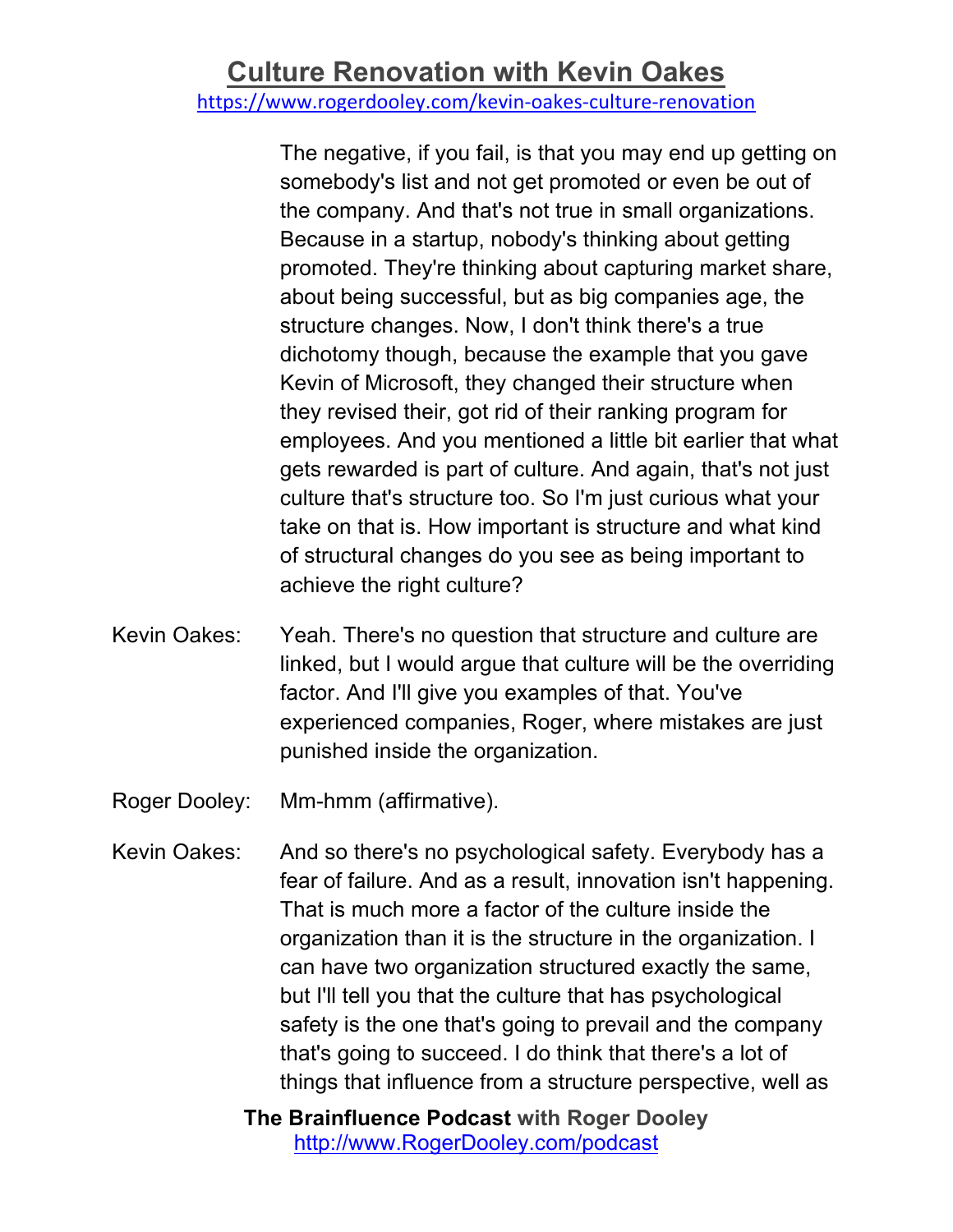from an incentive perspective, look no further than Wells Fargo in the sales issues they had a few years ago where the sales incentives were causing unethical behavior, which was ignored or condoned inside the organization.

So there was a structural component that started that, but then a cultural aspect that allowed that to continue. And when I, if we go back to my comments on boards, that's what boards are worried about. Boards are worried about, is there some underlying cultural issues that will cause us a big risk going forward that maybe we're not aware of. And so they're asking for more measures around that. They're also asking, to make sure that they understand, do we have the culture that's going to be able to grow going forward no matter where we're trying to expand or grow, do we have the right thoughts around talent and available sources of talent, et cetera. So you're going to see a lot more inquiries around it, but yeah, I'd welcome that conversation, Roger, if you want to start there.

- Roger Dooley: Yeah. Well maybe a repeat visit and we can have a really good discussion. But I think that probably you and Safi would end up agreeing on a lot more than you would disagree about because.
- Kevin Oakes: Probably.
- Roger Dooley: It's question like, well, okay, is the reward system, is that culture, is structure and it gets kind of fuzzy at some point. One random thing I noticed was a comment about team and family. A lot of companies would like to say, "Well, we're a one big family, we're all in the same team," but kind of a little negative on that in the book. Describe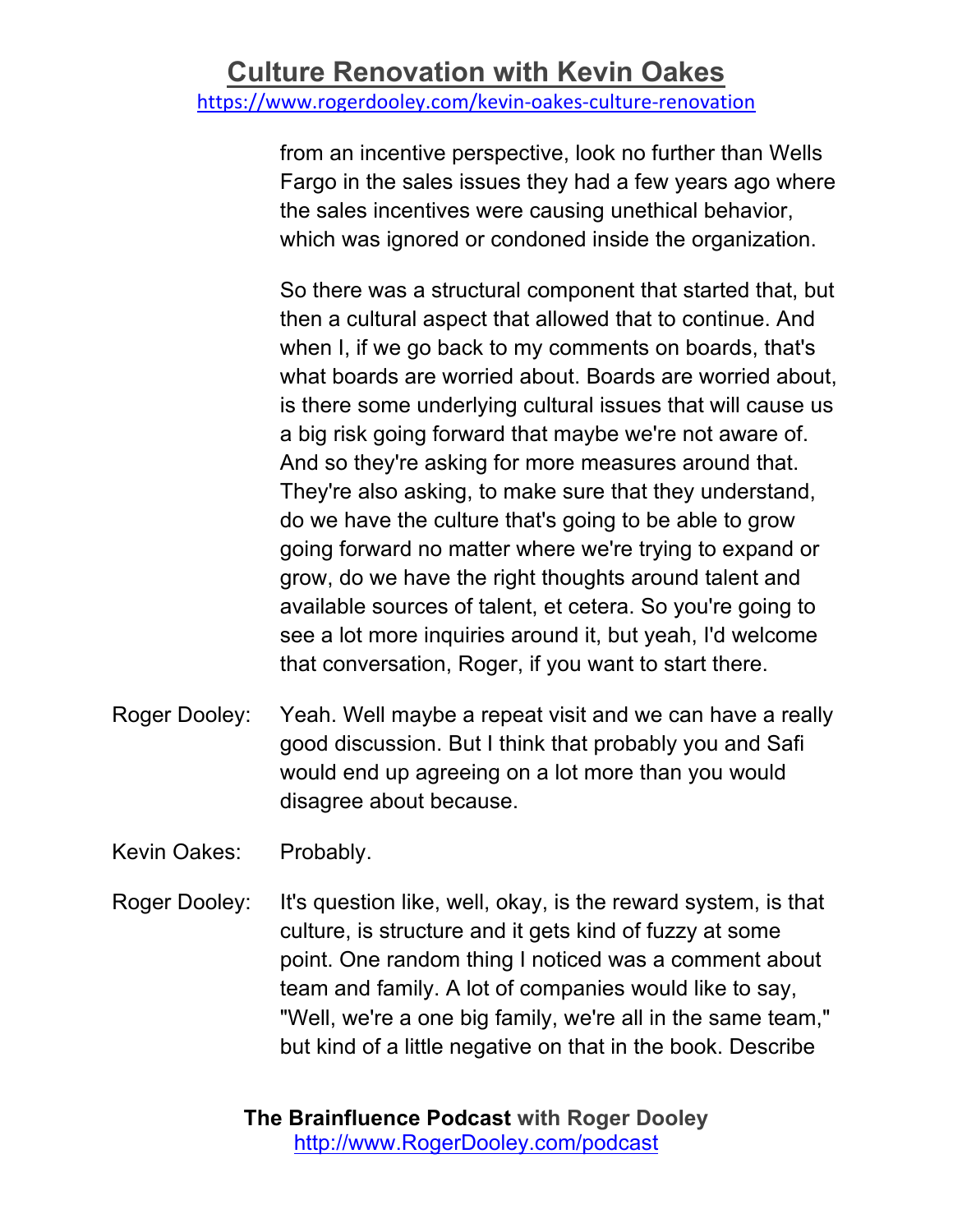why maybe team and family is not the optimal way to define your culture.

Kevin Oakes: I go back and forth on this a little bit in this. You may have picked up on the family comment when I was talking about BDA and the CEO there Jay Deutsch who happens to be one of my best friends. And it's interesting because it's a smaller company and around a thousand people, but they use that term family a lot. They've had me out speaking at a couple of different events and I've always been a little surprised at how often they refer to themselves as a family and talk about family. And they've put in some different components around that. I guess where family sometimes gets a bad rap in organizations is that it's not truly a family. We hire and fire and so it's a little bit different than the way families operate. But, team dynamics are so critical Roger as you know.

> And if we go back to Amazon, one of Amazon's reasons for success is because they give so much autonomy to teams, maybe almost to a fault at times because they tend, sometimes they have teams that are duplicative inside the organization, but teams are really set up to be nimble and agile. And so even in such a large organization, it's really just a combination of all these tiny little agile teams that have very distinct goals and operate like a small little company, which I find fascinating. So it has a lot of different aspects of team and family overall inside the companies.

- Roger Dooley: Right. And I don't know if they still follow the two pizza rule for teams, but that's a way of keeping them small and from growing into more of an extended family, perhaps that might be dysfunctional.
	- **The Brainfluence Podcast with Roger Dooley** http://www.RogerDooley.com/podcast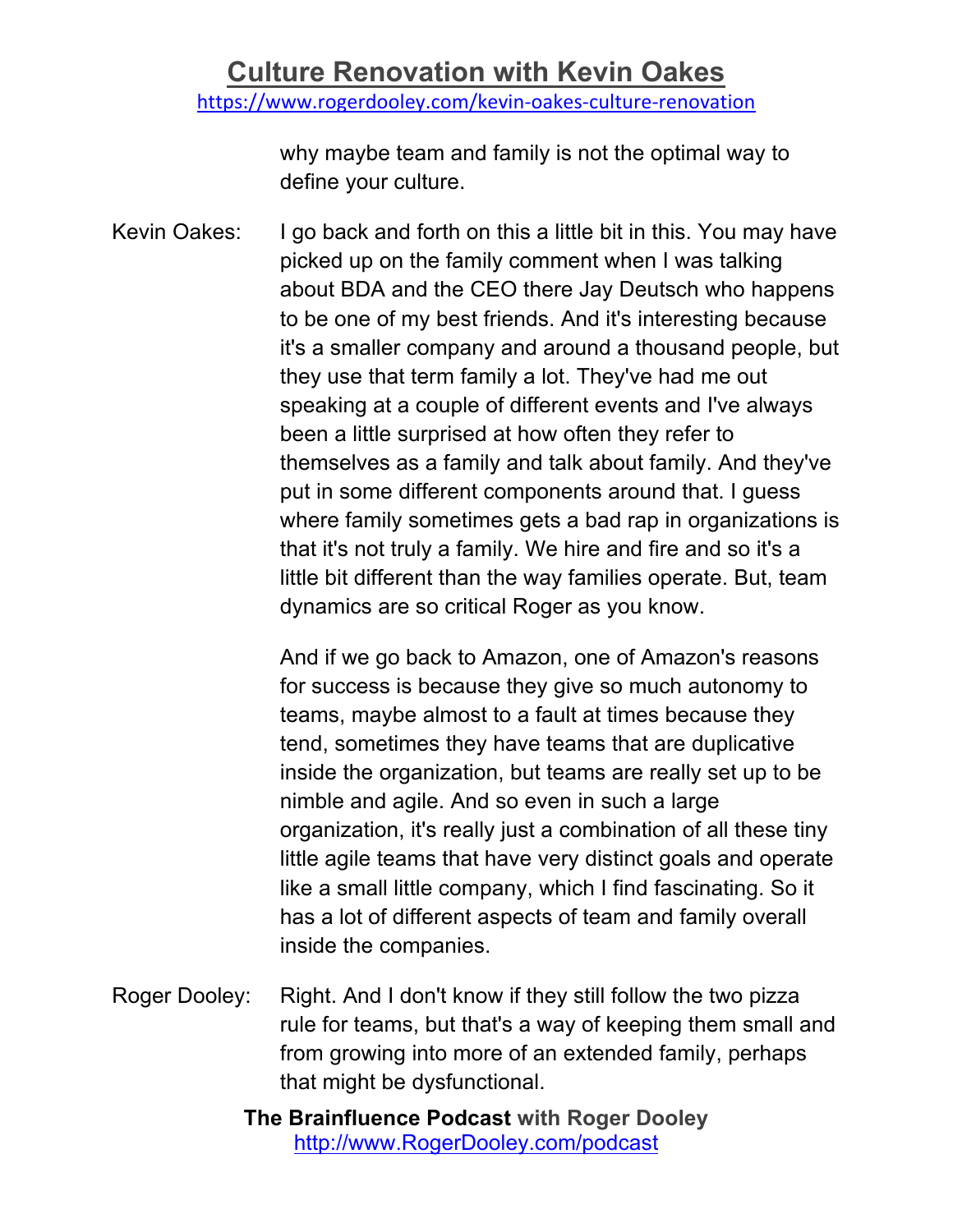https://www.rogerdooley.com/kevin-oakes-culture-renovation

Kevin Oakes: Right.

- Roger Dooley: Obviously a lot of your work is with large companies, but I'm curious what advice you might have Kevin for entrepreneurs or smaller businesses that are trying to form a culture that maybe have that ability. It's one thing to renovate a culture where you've got this high bound, big corporation that's been doing things the same way for years and years. And that's certainly a challenge. But if you have the ability either as maybe a unit in a big company that has a lot of autonomy or as part of a smaller venture, a newer venture, how would you suggest starting to build that culture?
- Kevin Oakes: Yeah, well pay attention to it, would be my overall a suggestion. And I'm one of those entrepreneurs that has had small companies and had to pay attention to culture over time. It sometimes gets pushed to the back because entrepreneurs are mostly focused on sales and bringing in business. Oftentimes when it comes to people, all the focus is on hiring if you're growing a company, and they tend to forget to put in some other aspects around human capital in favor of recruiting in favor of talent acquisition. So my biggest advice would be to think about the kind of cultural norms that you're setting out. I would establish a purpose very early and I talk in the book about purpose statements and how to create them and what some good ones look like. Also create values that you want to make sure the company follows and continue to have that purpose and those values guide decisions inside the company. That would be one of the first things I do and make sure that everybody is behaving and particularly leaders are behaving in line with the purpose and values.
	- **The Brainfluence Podcast with Roger Dooley** http://www.RogerDooley.com/podcast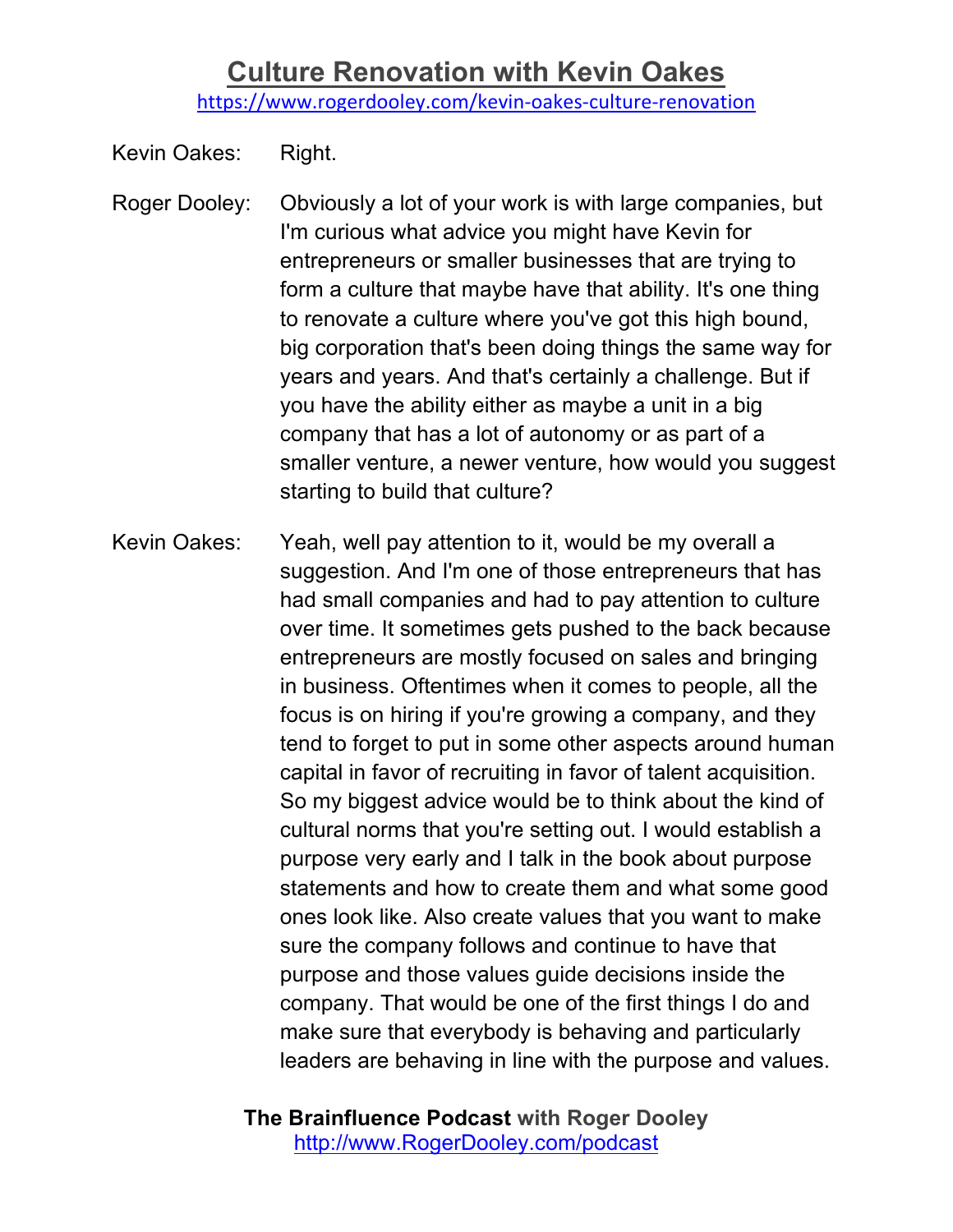https://www.rogerdooley.com/kevin-oakes-culture-renovation

It is one thing to put words in a PowerPoint and another thing to walk the talk and generally employees will do what leadership condones, but mostly it's setting the precedent for culture and thinking, I always, I'm a big believer in precedent because it always comes back to bite me. But when I make exceptions, or do something that's outside the norm, suddenly you're setting a precedent and then that's going to get thrown at you later on. So always think about the precedent that you're setting inside the organization and stay true to those purpose and values.

- Roger Dooley: Mm-hmm (affirmative). Yeah. I have to imagine that by simply paying attention to culture and being intentional from the start, you can avoid a lot of the missteps where you get partway down the road and realize that your culture isn't good. If you've got that statement of purpose, that mission statement and a real one, not just one of these corporate boilerplate things, but something that really is the story that defines your company, that can help you when you're recruiting people, you won't recruit the wrong people. It'll help guide their actions when you're not there to look over them. So it all makes a lot of sense. I really enjoyed the book Kevin, how can people find you and your ideas online?
- **The Brainfluence Podcast with Roger Dooley** http://www.RogerDooley.com/podcast Kevin Oakes: We have a separate website for the book. It's culturerenovation.com. You'll find not only information about the book there, but we've also created some tools, some assessments, dashboards that will help organizations with their culture going forward. We also have a number of case studies out at the site and we say in the book, and we say on the site, even though we've come up with a blueprint that many have called the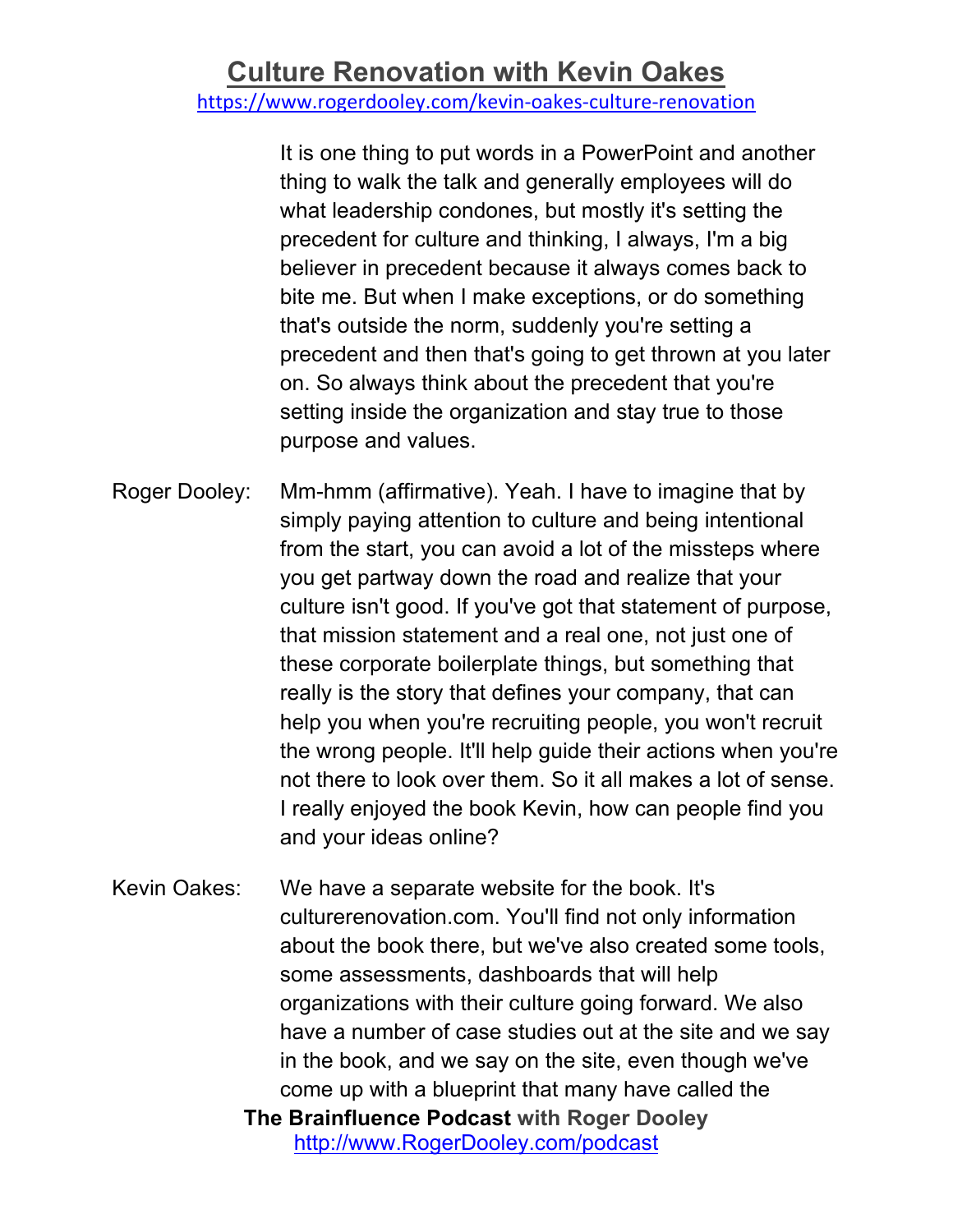https://www.rogerdooley.com/kevin-oakes-culture-renovation

definitive blueprint on how you change culture and 18 action steps, there are things that organizations are doing that are really moving the needle when it comes to culture that aren't in those 18 steps. And we know that because we couldn't fit them all in the book. So we want to hear from some companies that have come up with unique ideas and unique tactics that they think are working. We've got a little area on the website where you can put that in. We want to keep the conversation alive.

Books tend to have a shelf life and we'd like to have this conversation be an ongoing one because culture change is never done. You never declare, we've changed the culture now let's move on to something else. Cultural change is something you've got to continue to work on.

Roger Dooley: Seems like most things in business are that way, Kevin, you can't just give something attention for a period of time and say, well, that's done and forget about it. So great. Well, we will link to there and to any other resources we spoke about on the show notes page at rogerdooley.com/podcast, and we'll have audio, video and text versions of this conversation there as well. Kevin, thanks so much for being on the show.

Kevin Oakes: Thanks for having me, Roger. Really appreciate it.

Thank you for tuning into this episode of Brainfluence. To find more episodes like this one, and to access all of Roger's online writing and resources, the best starting point is RogerDooley.com.

And remember, Roger's new book, *Friction*, is now available at Amazon, Barnes and Noble, and book sellers everywhere. Bestselling author Dan